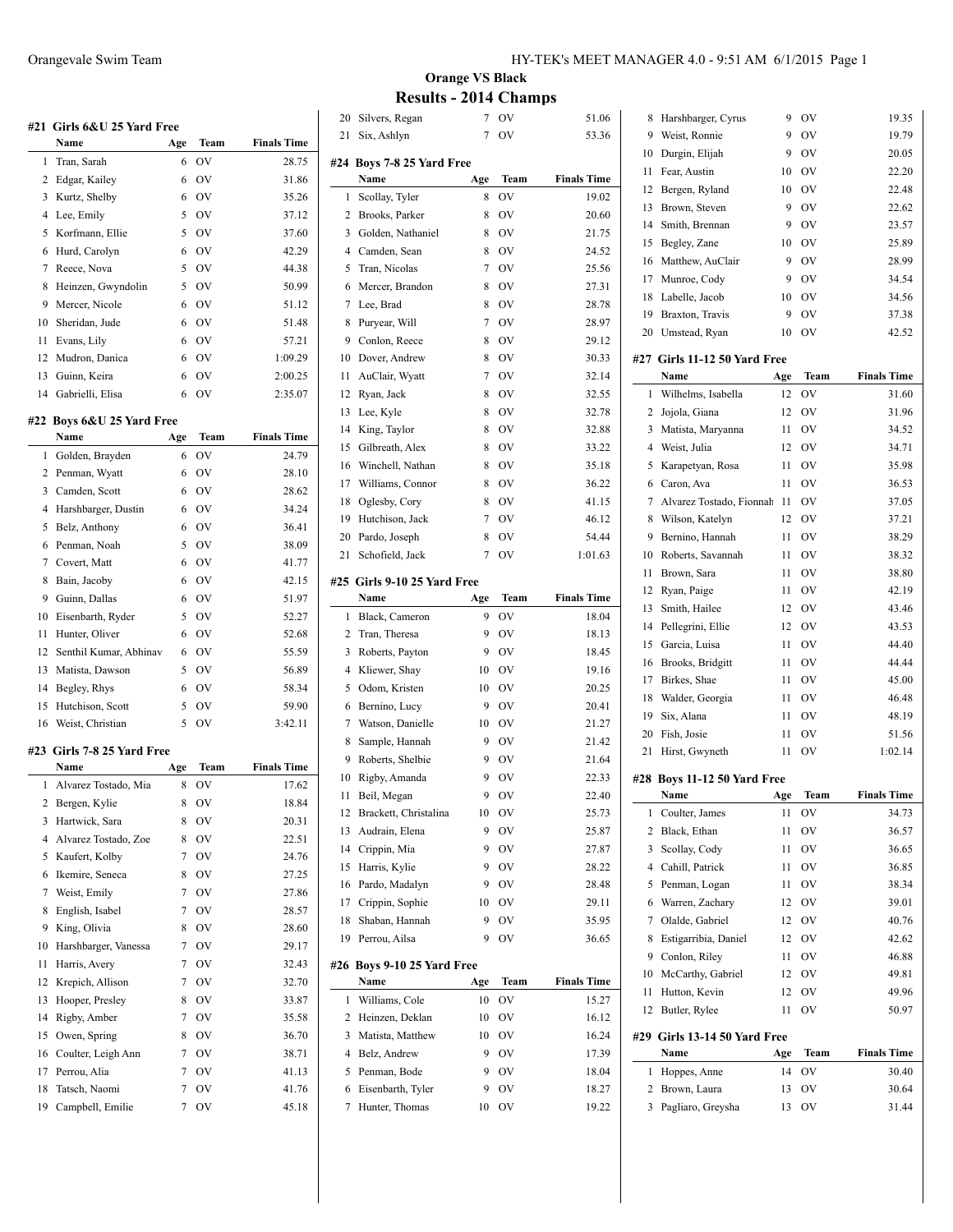|                | (#29 Girls 13-14 50 Yard Free)      |           |                        |                    |
|----------------|-------------------------------------|-----------|------------------------|--------------------|
| 4              | Hale, Isabella                      | 13        | <b>OV</b>              | 32.88              |
| 5              | Williams-Herron, Skyler             | 13        | OV                     | 33.00              |
| 6              | Stinson, Amanda                     | 14        | <b>OV</b>              | 33.99              |
| 7              | Nicholas, Shelby                    | 13        | OV                     | 36.85              |
| 8              | Fish, Grace                         | 14        | - OV                   | 37.44              |
| 9              | Coulter, Catherine                  | 13        | <b>OV</b>              | 37.51              |
| 10             | Karapetyan, Naomi                   | 13        | OV                     | 38.12              |
| 11             | Argo, Savannah                      | 13        | OV                     | 38.85              |
|                |                                     |           |                        |                    |
|                | #30 Boys 13-14 50 Yard Free<br>Name |           | Team                   | <b>Finals Time</b> |
| 1              | Caron, Reed                         | Age<br>14 | OV                     | 28.84              |
| 2              | Boe, Jacob                          | 14        | <b>OV</b>              | 29.70              |
| 3              | Walder, Pace                        | 13        | <b>OV</b>              | 29.86              |
| 4              | Heinzen, Trayton                    | 13        | <b>OV</b>              | 30.39              |
| 5              | Kliewer, Evan                       | 13        | <b>OV</b>              | 30.56              |
| 6              | Rosenberger, Vincent                | 13        | <b>OV</b>              | 32.68              |
| 7              | Zapata, Wade                        | 14        | <b>OV</b>              | 32.70              |
|                |                                     |           |                        |                    |
| 8<br>9         | Odom, Grant                         | 13<br>14  | <b>OV</b><br><b>OV</b> | 33.32              |
| 10             | Weist, David<br>Fish, Jackson       | 13        | OV                     | 35.01<br>38.83     |
|                |                                     | 14        |                        |                    |
| 11             | Dill, Laroy                         |           | OV                     | 39.86              |
| 12             | Hann, Noel                          | 13        | OV                     | 53.18              |
|                | #31 Girls 15-18 50 Yard Free        |           |                        |                    |
|                | Name                                | Age       | Team                   | <b>Finals Time</b> |
| 1              | Warix, Sara                         | 18        | OV                     | 26.77              |
| 2              | Williams, Alexis                    | 18        | OV                     | 27.27              |
| 3              | Debortoli, Natasha                  | 16        | OV                     | 28.14              |
| $\overline{4}$ | Weist, Christina                    | 18        | OV                     | 29.13              |
| 5              | Warren, Katelyn                     | 16        | OV                     | 37.52              |
| 6              | Olalde, Desia                       | 15        | OV                     | 44.62              |
|                | #32 Boys 15-18 50 Yard Free         |           |                        |                    |
|                | Name                                | Age       | Team                   | <b>Finals Time</b> |
| 1              | Debortoli, Bryan                    | 16        | OV                     | 23.69              |
| 2              | Dill, Arthur                        | 15        | OV                     | 26.61              |
| 3              | Weist, Andrew                       | 15        | OV                     | 26.89              |
| 4              | Beilgard, Austin                    | 15        | OV                     | 29.33              |
| 5              | Debortoli, Zachary                  | 17        | OV                     | 29.34              |
| 6              | Zapata, Jesse                       | 16        | OV                     | 32.10              |
|                |                                     |           |                        |                    |
| #33            | Girls 6&U 25 Yard Back              |           |                        |                    |
|                | Name                                | Age       | Team                   | <b>Finals Time</b> |
| 1              | Tran, Sarah                         | 6         | OV                     | 34.89              |
| 2              | Korfmann, Ellie                     | 5         | OV                     | 36.79              |
| 3              | Kurtz, Shelby                       | 6         | OV                     | 39.17              |
| 4              | Edgar, Kailey                       | 6         | OV                     | 41.73              |
| 5              | Hurd, Carolyn                       | 6         | <b>OV</b>              | 44.76              |
| 6              | Evans, Lily                         | 6         | OV                     | 45.47              |
| 7              | Lee, Emily                          | 5         | OV                     | 46.12              |
| 8              | Reece, Nova                         | 5         | OV                     | 46.18              |
| 9              | Mudron, Danica                      | 6         | OV                     | 57.97              |
| 10             | Gabrielli, Elisa                    | 6         | OV                     | 58.29              |
| 11             | Heinzen, Gwyndolin                  | 5         | OV                     | 59.57              |
| 12             | Mercer, Nicole                      | 6         | OV                     | 1:02.84            |
| 13             | Sheridan, Jude                      | 6         | OV                     | 1:08.94            |

# **Orange VS Black Results - 2014 Champs**

| 14             | Guinn, Keira           | 6   | OV        | 1:11.48            |
|----------------|------------------------|-----|-----------|--------------------|
| #34            | Boys 6&U 25 Yard Back  |     |           |                    |
|                | Name                   | Age | Team      | <b>Finals Time</b> |
| 1              | Golden, Brayden        | 6   | OV        | 30.50              |
| $\overline{2}$ | Camden, Scott          | 6   | OV        | 34.10              |
| 3              | Penman, Wyatt          | 6   | OV        | 37.48              |
| $\overline{4}$ | Harshbarger, Dustin    | 6   | OV        | 40.18              |
| 5              | Belz, Anthony          | 6   | <b>OV</b> | 45.00              |
| 6              | Eisenbarth, Ryder      | 5   | OV        | 48.16              |
| 7              | Bain, Jacoby           | 6   | <b>OV</b> | 49.66              |
| 8              | Penman, Noah           | 5   | OV        | 56.30              |
| 9              | Covert, Matt           | 6   | <b>OV</b> | 59.31              |
| 10             | Hutchison, Scott       | 5   | OV        | 1:03.38            |
| 11             | Hunter, Oliver         | 6   | OV        | 1:08.95            |
| 12             | Senthil Kumar, Abhinav | 6   | OV        | 1:14.78            |
| 13             | Matista, Dawson        | 5   | OV        | 1:16.94            |
| 14             | Guinn, Dallas          | 6   | OV        | 1:26.67            |
| 15             | Begley, Rhys           | 6   | OV        | 2:14.27            |
|                |                        |     |           |                    |
| #35            | Girls 7-8 25 Yard Back |     |           |                    |
|                | Name                   | Age | Team      | <b>Finals Time</b> |
| 1              | Bergen, Kylie          | 8   | OV        | 22.76              |
| 2              | Alvarez Tostado, Mia   | 8   | OV        | 23.21              |
| 3              | Alvarez Tostado, Zoe   | 8   | OV        | 26.16              |
| 4              | Hartwick, Sara         | 8   | OV        | 26.61              |
| 5              | King, Olivia           | 8   | OV        | 28.40              |
| 6              | Kaufert, Kolby         | 7   | OV        | 29.14              |
| 7              | Owen, Spring           | 8   | OV        | 35.29              |
| 8              | Weist, Emily           | 7   | OV        | 35.33              |
| 9              | Hooper, Presley        | 8   | OV        | 36.13              |
| 10             | Ikemire, Seneca        | 8   | OV        | 36.57              |
| 11             | Perrou, Alia           | 7   | OV        | 37.16              |
| 12             | Rigby, Amber           | 7   | OV        | 37.24              |
| 13             | English, Isabel        | 7   | OV        | 38.65              |
| 14             | Harshbarger, Vanessa   | 7   | OV        | 40.80              |
| 15             | Coulter, Leigh Ann     | 7   | OV        | 41.50              |
| 16             | Harris, Avery          | 7   | OV        | 47.65              |
| 17             | Krepich, Allison       | 7   | OV        | 51.80              |
| 18             | Tatsch, Naomi          | 7   | OV        | 52.08              |
| 19             | Silvers, Regan         | 7   | OV        | 54.25              |
| 20             | Campbell, Emilie       | 7   | OV        | 1:00.96            |
| 21             | Six, Ashlyn            | 7   | OV        | 1:09.25            |
| #36            | Boys 7-8 25 Yard Back  |     |           |                    |
|                | Name                   | Age | Team      | <b>Finals Time</b> |
| 1              | Scollay, Tyler         | 8   | OV        | 22.89              |
| 2              | Brooks, Parker         | 8   | OV        | 25.32              |
| 3              | Puryear, Will          | 7   | OV        | 27.58              |
| 4              | Golden, Nathaniel      | 8   | OV        | 30.11              |
| 5              | Camden, Sean           | 8   | OV        | 30.55              |
| 6              | Tran, Nicolas          | 7   | OV        | 30.75              |
| 7              | Gilbreath, Alex        | 8   | OV        | 31.63              |
| 8              | Mercer, Brandon        | 8   | OV        | 31.69              |
| 9              | Lee, Kyle              | 8   | OV        | 32.41              |
| 10             | Lee, Brad              | 8   | OV        | 33.28              |
| 11             | Williams, Connor       | 8   | OV        | 36.22              |
| 12             | Winchell, Nathan       | 8   | OV        | 36.76              |
|                |                        |     |           |                    |

|    | Conlon, Reece                        | 8         | OV          | 38.95                       |
|----|--------------------------------------|-----------|-------------|-----------------------------|
| 14 | Ryan, Jack                           | 8         | $\hbox{OV}$ | 40.35                       |
| 15 | Hutchison, Jack                      | 7         | <b>OV</b>   | 41.38                       |
| 16 | Dover, Andrew                        | 8         | <b>OV</b>   | 42.93                       |
| 17 | AuClair, Wyatt                       | 7         | OV          | 43.88                       |
| 18 | King, Taylor                         | 8         | <b>OV</b>   | 47.07                       |
| 19 | Schofield, Jack                      | 7         | OV          | 53.12                       |
| 20 | Oglesby, Cory                        | 8         | OV          | 1:04.79                     |
| 21 | Pardo, Joseph                        | 8         | OV          | 1:38.69                     |
|    |                                      |           |             |                             |
|    | #37 Girls 9-10 25 Yard Back          |           |             |                             |
|    | Name                                 | Age       | Team        | <b>Finals Time</b>          |
| 1  | Roberts, Payton                      | 9         | OV          | 23.85                       |
| 2  | Watson, Danielle                     | 10        | <b>OV</b>   | 23.94                       |
| 3  | Bernino, Lucy                        | 9         | <b>OV</b>   | 24.22                       |
| 4  | Tran, Theresa                        | 9         | <b>OV</b>   | 24.84                       |
| 5  | Kliewer, Shay                        | 10        | <b>OV</b>   | 24.96                       |
| 6  | Black, Cameron                       | 9         | OV          | 25.63                       |
| 7  | Roberts, Shelbie                     | 9         | <b>OV</b>   | 25.94                       |
| 8  | Sample, Hannah                       | 9         | OV          | 26.61                       |
| 9  | Odom, Kristen                        | 10        | OV          | 28.07                       |
| 10 | Rigby, Amanda                        | 9         | OV          | 28.49                       |
| 11 | Crippin, Sophie                      | 10        | <b>OV</b>   | 29.58                       |
| 12 | Beil, Megan                          | 9         | OV          | 31.31                       |
| 13 | Pardo, Madalyn                       | 9         | OV          | 31.82                       |
| 14 | Brackett, Christalina                | 10        | OV          | 31.84                       |
| 15 | Crippin, Mia                         | 9         | <b>OV</b>   | 31.97                       |
| 16 | Harris, Kylie                        | 9         | OV          | 32.12                       |
|    |                                      |           |             | 33.78                       |
| 17 | Audrain, Elena                       | 9         | OV          |                             |
| 18 | Shaban, Hannah                       | 9         | OV          | 50.01                       |
|    | #38 Bovs 9-10 25 Yard Back           |           |             |                             |
|    | Name                                 | Age       | Team        | <b>Finals Time</b>          |
| 1  | Williams, Cole                       | 10        | OV          | 19.23                       |
| 2  | Eisenbarth, Tyler                    | 9         | OV          | 21.15                       |
| 3  | Heinzen, Deklan                      | 10        | $\hbox{OV}$ | 21.42                       |
| 4  | Matista, Matthew                     | 10        | OV          | 22.96                       |
| 5  | Hunter, Thomas                       | 10        | OV          | 23.64                       |
| 6  | Brown, Steven                        | 9         | OV          | 23.78                       |
| 7  | Penman, Bode                         | 9         | ov          | 24.00                       |
| 8  | Bergen, Ryland                       | 10        | ov          | 25.36                       |
| 9  | Belz, Andrew                         | 9         | OV          | 25.53                       |
| 10 | Harshbarger, Cyrus                   | 9         | OV          | 26.01                       |
| 11 | Weist, Ronnie                        | 9         | OV          | 26.96                       |
| 12 | Durgin, Elijah                       | 9         | OV          | 27.43                       |
| 13 | Fear, Austin                         | 10        | OV          | 28.53                       |
| 14 | Smith, Brennan                       | 9         | <b>OV</b>   | 29.92                       |
| 15 | Senthil Kumar, Adharsh               | 9         | OV          | 30.74                       |
| 16 | Matthew, AuClair                     | 9         | OV          | 38.40                       |
| 17 | Labelle, Jacob                       | 10        | <b>OV</b>   | 39.60                       |
| 18 | Munroe, Cody                         | 9         | OV          | 1:06.43                     |
| 19 | Braxton, Travis                      | 9         | OV          | 1:15.33                     |
| 20 | Umstead, Ryan                        | 10        | ov          | 1:36.44                     |
|    |                                      |           |             |                             |
|    | #39 Girls 11-12 50 Yard Back<br>Name |           |             |                             |
| 1  | Wilhelms, Isabella                   | Age<br>12 | Team<br>OV  | <b>Finals Time</b><br>38.21 |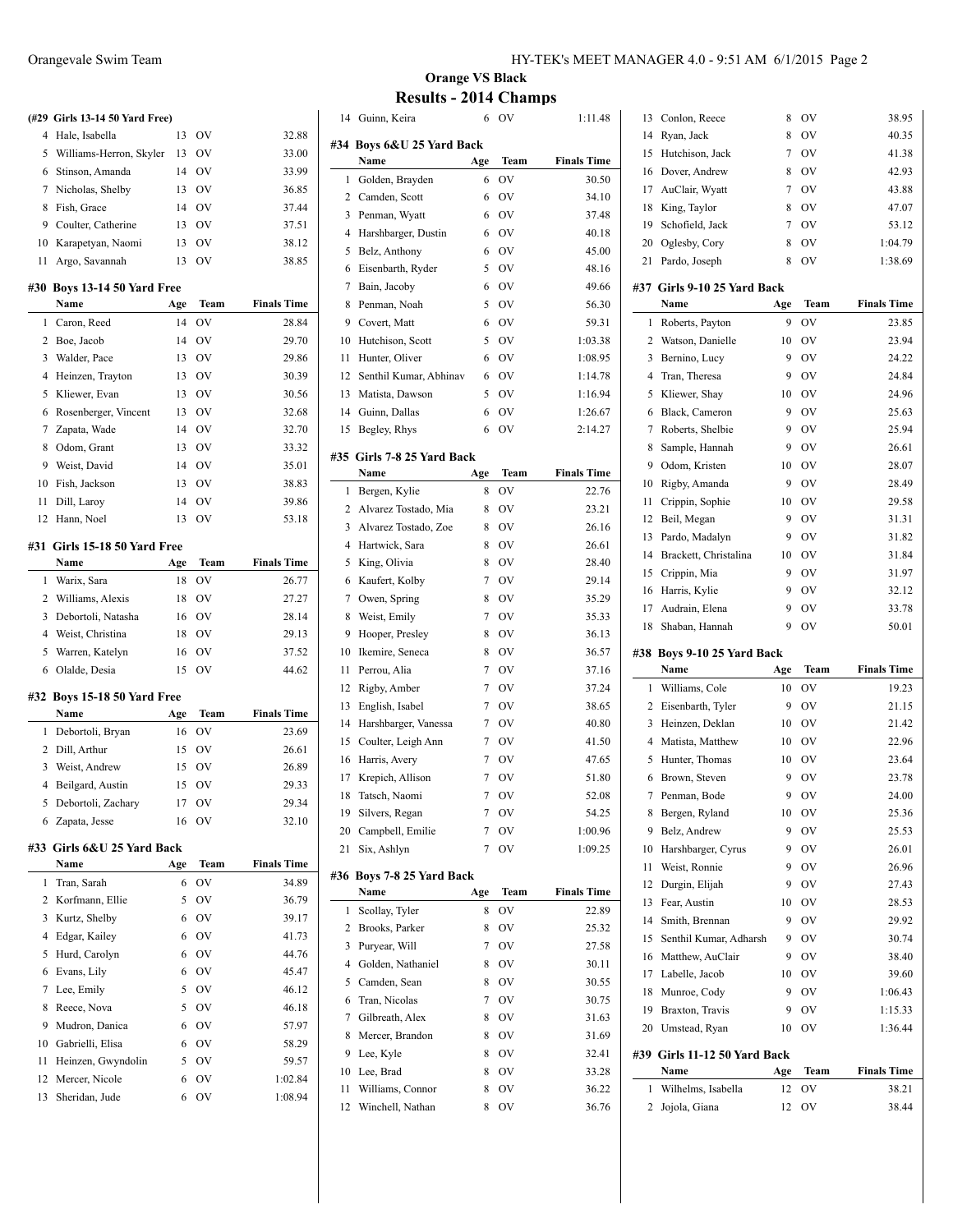|    | (#39 Girls 11-12 50 Yard Back) |     |           |                    |
|----|--------------------------------|-----|-----------|--------------------|
| 3  | Ryan, Paige                    | 11  | OV        | 45.45              |
| 4  | Karapetyan, Rosa               | 11  | OV        | 45.66              |
| 5  | Wilson, Katelyn                | 12  | OV        | 46.48              |
| 6  | Bernino, Hannah                | 11  | OV        | 46.75              |
| 7  | Alvarez Tostado, Fionnah       | 11  | OV        | 47.06              |
| 8  | Matista, Maryanna              | 11  | OV        | 47.48              |
| 9  | Brown, Sara                    | 11  | OV        | 47.52              |
| 10 | Roberts, Savannah              | 11  | OV        | 47.84              |
| 11 | Weist, Julia                   | 12  | OV        | 47.94              |
| 12 | Caron, Ava                     | 11  | <b>OV</b> | 48.07              |
| 13 | Pellegrini, Ellie              | 12  | OV        | 49.00              |
| 14 | Garcia, Luisa                  | 11  | OV        | 52.97              |
| 15 | Walder, Georgia                | 11  | OV        | 56.09              |
| 16 | Six, Alana                     | 11  | <b>OV</b> | 57.91              |
| 17 | Smith, Hailee                  | 12  | <b>OV</b> | 58.28              |
| 18 | Birkes, Shae                   | 11  | 0V        | 1:00.09            |
| 19 | Brooks, Bridgitt               | 11  | 0V        | 1:01.61            |
| 20 | Fish, Josie                    | 11  | OV        | 1:05.23            |
| 21 | Hirst, Gwyneth                 | 11  | OV        | 1:06.51            |
|    |                                |     |           |                    |
|    | #40 Boys 11-12 50 Yard Back    |     |           |                    |
|    | Name                           | Age | Team      | <b>Finals Time</b> |
| 1  | Scollay, Cody                  | 11  | OV        | 41.72              |
| 2  | Coulter, James                 | 11  | OV        | 42.22              |
| 3  | Black, Ethan                   | 11  | OV        | 44.56              |
| 4  | Penman, Logan                  | 11  | <b>OV</b> | 48.90              |
| 5  | Warren, Zachary                | 12  | OV        | 49.71              |
| 6  | Olalde, Gabriel                | 12  | <b>OV</b> | 53.47              |
| 7  | Cahill, Patrick                | 11  | <b>OV</b> | 56.53              |
| 8  | Estigarribia, Daniel           | 12  | OV        | 58.93              |
| 9  | Conlon, Riley                  | 11  | OV        | 59.54              |
| 10 | Butler, Rylee                  | 11  | <b>OV</b> | 1:03.87            |
| 11 | McCarthy, Gabriel              | 12  | OV        | 1:13.14            |
| 12 | Hutton, Kevin                  | 12  | OV        | 1:15.57            |
|    | #41 Girls 13-14 50 Yard Back   |     |           |                    |
|    | Name                           | Age | Team      | <b>Finals Time</b> |
| 1  | Hoppes, Anne                   | 14  | OV        | 36.23              |
| 2  | Brown, Laura                   | 13  | OV        | 37.28              |
| 3  | Pagliaro, Greysha              | 13  | OV        | 38.46              |
| 4  | Williams-Herron, Skyler        | 13  | OV        | 42.86              |
| 5  | Stinson, Amanda                | 14  | OV        | 42.96              |
| 6  | Argo, Savannah                 | 13  | OV        | 45.76              |
| 7  | Fish, Grace                    | 14  | OV        | 45.89              |
| 8  | Coulter, Catherine             | 13  | OV        | 46.03              |
| 9  | Nicholas, Shelby               | 13  | OV        |                    |
|    | Hale, Isabella                 |     | OV        | 46.54              |
| 10 |                                | 13  |           | 47.51              |
| 11 | Karapetyan, Naomi              | 13  | OV        | 53.70              |
|    | #42 Boys 13-14 50 Yard Back    |     |           |                    |
|    | Name                           | Age | Team      | <b>Finals Time</b> |
| 1  | Boe, Jacob                     | 14  | OV        | 33.62              |
| 2  | Kliewer, Evan                  | 13  | OV        | 38.90              |
| 3  | Caron, Reed                    | 14  | OV        | 39.17              |
| 4  | Heinzen, Trayton               | 13  | ov        | 39.71              |
| 5  | Rosenberger, Vincent           | 13  | OV        | 41.88              |

|        | <b>Orange VS Black</b>               |     |             |                    |
|--------|--------------------------------------|-----|-------------|--------------------|
|        | <b>Results - 2014 Champs</b>         |     |             |                    |
| 6      | Zapata, Wade                         | 14  | OV          | 43.23              |
| $\tau$ | Odom, Grant                          | 13  | OV          | 43.90              |
| 8      | Weist, David                         | 14  | <b>OV</b>   | 48.83              |
| 9      | Fish, Jackson                        | 13  | <b>OV</b>   | 51.28              |
| 10     | Dill, Laroy                          | 14  | OV          | 54.70              |
| 11     | Hann, Noel                           | 13  | OV          | 1:01.55            |
|        |                                      |     |             |                    |
|        | #43 Girls 15-18 50 Yard Back         |     |             |                    |
|        | Name                                 | Age | <b>Team</b> | <b>Finals Time</b> |
| 1      | Warix, Sara                          | 18  | OV          | 31.74              |
| 2      | Williams, Alexis                     | 18  | <b>OV</b>   | 32.26              |
| 3      | Weist, Christina                     | 18  | OV          | 34.38              |
| 4      | Debortoli, Natasha                   | 16  | OV          | 34.99              |
| 5      | Warren, Katelyn                      | 16  | OV          | 46.01              |
| 6      | Olalde, Desia                        | 15  | OV          | 1:02.93            |
|        | #44 Boys 15-18 50 Yard Back          |     |             |                    |
|        | Name                                 | Age | Team        | <b>Finals Time</b> |
| 1      | Debortoli, Bryan                     | 16  | OV          | 31.04              |
| 2      | Dill, Arthur                         | 15  | <b>OV</b>   | 32.94              |
| 3      | Debortoli, Zachary                   | 17  | <b>OV</b>   | 36.04              |
| 4      | Zapata, Jesse                        | 16  | <b>OV</b>   | 37.27              |
| 5      | Weist, Andrew                        | 15  | OV          | 37.94              |
| 6      | Beilgard, Austin                     | 15  | OV          | 39.60              |
| 7      | Coulter, Joshua                      | 15  | OV          | 58.36              |
|        |                                      |     |             |                    |
|        | #45 Girls 7-8 25 Yard Breast<br>Name | Age | Team        | <b>Finals Time</b> |
| 1      | Hartwick, Sara                       | 8   | OV          | 31.57              |
| 2      | Ikemire, Seneca                      | 8   | <b>OV</b>   | 39.37              |
| 3      | Hooper, Presley                      | 8   | <b>OV</b>   | 45.90              |
| 4      | Tatsch, Naomi                        | 7   | <b>OV</b>   | 1:13.12            |
| ---    | Krepich, Allison                     | 7   | <b>OV</b>   | DQ                 |
| ---    | Harris, Avery                        | 7   | <b>OV</b>   | DQ                 |
| ---    | Rigby, Amber                         | 7   | <b>OV</b>   | DQ                 |
| ---    | Silvers, Regan                       | 7   | <b>OV</b>   | DQ                 |
| ---    | Owen, Spring                         | 8   | OV          | DQ                 |
| ---    | Perrou, Alia                         | 7   | OV          | DQ                 |
|        | --- Harshbarger, Vanessa             | 7   | <b>OV</b>   | DQ                 |
| ---    | Weist, Emily                         | 7   | OV          | DQ                 |
|        | English, Isabel                      | 7   | OV          | DQ                 |
|        | Alvarez Tostado, Mia                 | 8   | OV          | DQ                 |
|        | Alvarez Tostado, Zoe                 | 8   | <b>OV</b>   | DQ                 |
|        | King, Olivia                         | 8   | OV          | DQ                 |
|        | Campbell, Emilie                     | 7   | OV          | DQ                 |
| ---    | Bergen, Kylie                        | 8   | OV          | DQ                 |
|        | Kaufert, Kolby                       | 7   | OV          | DQ                 |
|        |                                      |     |             |                    |
|        | #46 Boys 7-8 25 Yard Breast          |     |             |                    |
|        | Name                                 | Age | Team        | <b>Finals Time</b> |
| 1      | Scollay, Tyler                       | 8   | OV          | 29.53              |
| 2      | Ryan, Jack                           | 8   | OV          | 35.16              |
| 3      | Mercer, Brandon                      | 8   | OV          | 36.49              |
| 4      | Camden, Sean                         | 8   | OV          | 38.62              |
| 5      | Williams, Connor                     | 8   | OV          | 43.34              |
| ---    | Hutchison, Jack                      | 7   | OV          | DQ                 |
| ---    | Puryear, Will                        | 7   | OV          | DQ                 |
|        | Brooks, Parker                       | 8   | OV          | DQ                 |
|        | King, Taylor                         | 8   | OV          | DQ                 |

| ---                 | Winchell, Nathan                      | 8   | OV          | DQ                 |
|---------------------|---------------------------------------|-----|-------------|--------------------|
|                     | --- Conlon, Reece                     | 8   | OV          | DQ                 |
|                     | --- Golden, Nathaniel                 | 8   | OV          | DQ                 |
| ---                 | Lee, Brad                             | 8   | OV          | DQ                 |
|                     | --- Lee, Kyle                         | 8   | OV          | DQ                 |
| ---                 | AuClair, Wyatt                        | 7   | OV          | DQ                 |
| $---$               | Dover, Andrew                         | 8   | OV          | DQ                 |
|                     | --- Gilbreath, Alex                   | 8   | OV          | DQ                 |
|                     | --- Tran, Nicolas                     | 7   | OV          | DQ                 |
|                     | --- Oglesby, Cory                     | 8   | OV          | DQ                 |
| ---                 | Schofield, Jack                       | 7   | OV          | DQ                 |
|                     |                                       |     |             |                    |
|                     | #47 Girls 9-10 25 Yard Breast<br>Name | Age | Team        | <b>Finals Time</b> |
| 1                   |                                       | 9   | OV          |                    |
| 2                   | Roberts, Payton<br>Odom, Kristen      | 10  | OV          | 24.60<br>25.56     |
| 3                   |                                       | 10  | $\hbox{OV}$ |                    |
| 4                   | Kliewer, Shay                         | 9   | OV          | 26.52              |
| 5                   | Bernino, Lucy                         | 9   |             | 27.81              |
|                     | Black, Cameron                        |     | OV          | 33.53              |
| 6                   | Sample, Hannah                        | 9   | OV          | 35.98              |
| 7                   | Crippin, Mia                          | 9   | OV          | 41.76              |
| ---                 | Harris, Kylie                         | 9   | OV          | DQ                 |
| ---                 | Crippin, Sophie                       | 10  | OV          | DQ                 |
| ---                 | Shaban, Hannah                        | 9   | OV          | DQ                 |
| ---                 | Watson, Danielle                      | 10  | OV          | DQ                 |
| ---                 | Rigby, Amanda                         | 9   | OV          | DQ                 |
| $\overline{a}$      | Roberts, Shelbie                      | 9   | OV          | DQ                 |
| ---                 | Tran, Theresa                         | 9   | OV          | DQ                 |
| ---                 | Beil, Megan                           | 9   | OV          | DQ                 |
|                     |                                       |     |             |                    |
| $---$               | Audrain, Elena                        | 9   | OV          | DQ                 |
|                     | --- Brackett, Christalina             | 10  | OV          | DQ                 |
| ---                 | Pardo, Madalyn                        | 9   | OV          | DQ                 |
|                     | #48 Boys 9-10 25 Yard Breast          |     |             |                    |
|                     | Name                                  | Age | Team        | <b>Finals Time</b> |
| 1                   | Heinzen, Deklan                       | 10  | OV          | 20.42              |
| 2                   | Matista, Matthew                      | 10  | OV          | 25.05              |
| 3                   | Williams, Cole                        | 10  | OV          | 27.63              |
| 4                   | Eisenbarth, Tyler                     | 9   | OV          | 28.62              |
| 5                   | Brown, Steven                         | 9   | OV          | 30.43              |
| 6                   | Hunter, Thomas                        | 10  | OV          | 34.60              |
| ---                 | Durgin, Elijah                        | 9   | <b>OV</b>   | DQ                 |
| ---                 | Labelle, Jacob                        | 10  | OV          | DQ                 |
| ---                 | Fear, Austin                          | 10  | OV          | DQ                 |
| ---                 | Braxton, Travis                       | 9   | OV          | DQ                 |
| $\qquad \qquad - -$ | Smith, Brennan                        | 9   | OV          | DQ                 |
| ---                 | Matthew, AuClair                      | 9   | OV          | DQ                 |
| ---                 | Munroe, Cody                          | 9   | OV          | DQ                 |
| ---                 | Harshbarger, Cyrus                    | 9   | OV          | DQ                 |
| ---                 | Umstead, Ryan                         | 10  | OV          | DQ                 |
| ---                 | Penman, Bode                          | 9   | OV          | DQ                 |
| ---                 | Weist, Ronnie                         | 9   | OV          | DQ                 |
| ---                 | Begley, Zane                          | 10  | OV          | DQ                 |
|                     | --- Bergen, Ryland                    | 10  | OV          | DQ                 |
| ---                 | Belz, Andrew                          | 9   | OV          | DQ                 |
|                     |                                       |     |             |                    |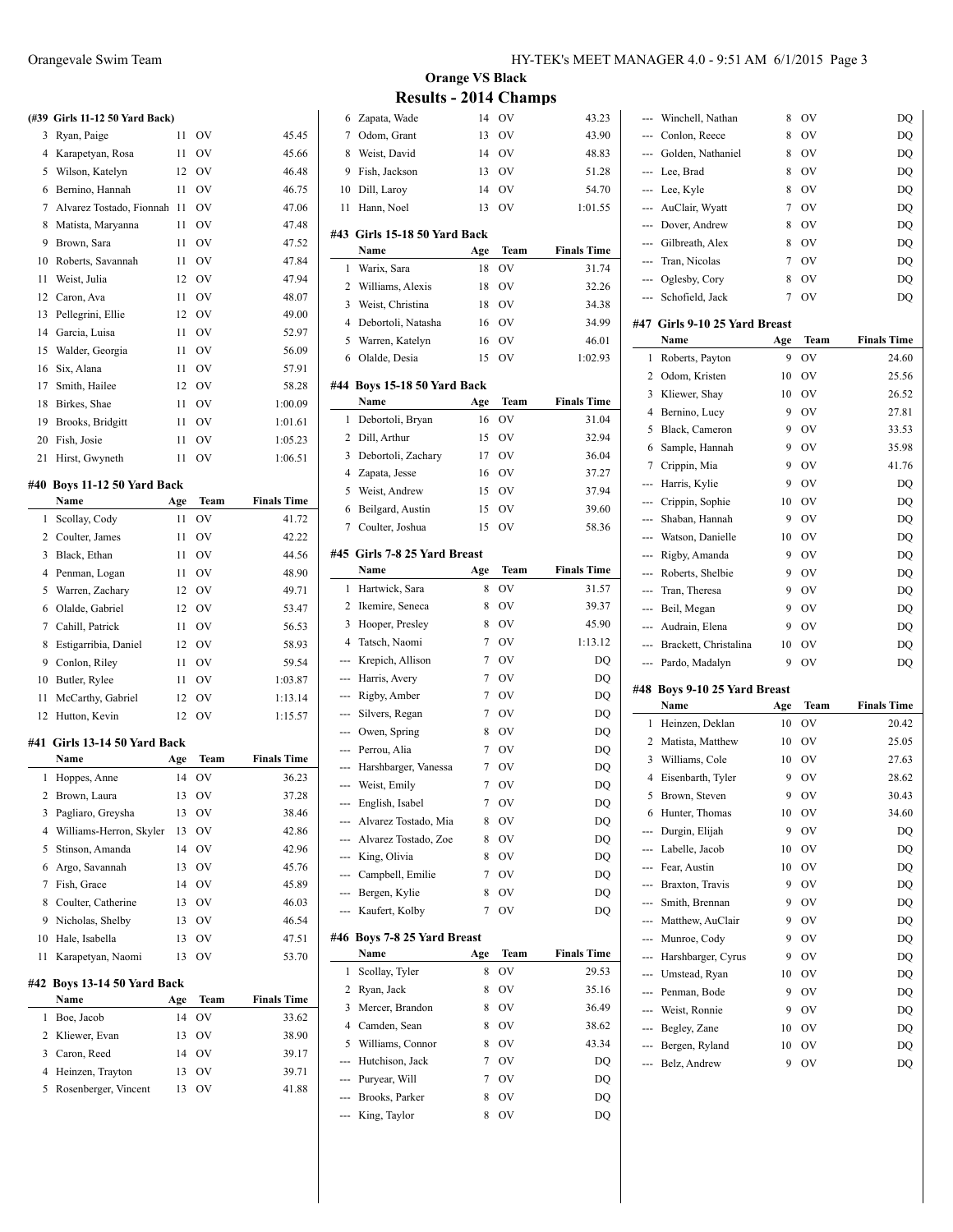|     | #49 Girls 11-12 50 Yard Breast |     |                |                    |
|-----|--------------------------------|-----|----------------|--------------------|
|     | Name                           | Age | Team           | <b>Finals Time</b> |
| 1   | Wilhelms, Isabella             | 12  | OV             | 40.04              |
| 2   | Brown, Sara                    | 11  | OV             | 48.24              |
| 3   | Karapetyan, Rosa               | 11  | <b>OV</b>      | 49.35              |
| 4   | Alvarez Tostado, Fionnah       | 11  | OV             | 49.74              |
| 5   | Weist, Julia                   | 12  | OV             | 52.10              |
| 6   | Matista, Maryanna              | 11  | <b>OV</b>      | 52.66              |
| 7   | Roberts, Savannah              | 11  | OV             | 53.75              |
| 8   | Wilson, Katelyn                | 12  | OV             | 58.57              |
| 9   | Pellegrini, Ellie              | 12  | OV             | 59.42              |
| 10  | Ryan, Paige                    | 11  | OV             | 1:01.71            |
| --- | Smith, Hailee                  | 12  | OV             | DQ                 |
| --- | Six, Alana                     | 11  | <b>OV</b>      | DQ                 |
|     | Fish, Josie                    | 11  | OV             | DQ                 |
|     | Brooks, Bridgitt               | 11  | <b>OV</b>      | DQ                 |
|     | Birkes, Shae                   | 11  | <b>OV</b>      | DQ                 |
|     | Hirst, Gwyneth                 | 11  | OV             | DQ                 |
| --- | Jojola, Giana                  | 12  | <b>OV</b>      | DQ                 |
| --- | Caron, Ava                     | 11  | <b>OV</b>      | DO                 |
| --- | Walder, Georgia                | 11  | OV             | DQ                 |
| --- | Garcia, Luisa                  | 11  | OV             | DQ                 |
| --- | Bernino, Hannah                | 11  | OV             | DQ                 |
|     |                                |     |                |                    |
|     | #50 Boys 11-12 50 Yard Breast  |     |                |                    |
|     | Name                           | Age | Team           | <b>Finals Time</b> |
| 1   | Coulter, James                 | 11  | OV             | 50.52              |
| 2   | Scollay, Cody                  | 11  | <b>OV</b>      | 51.65              |
| 3   | Penman, Logan                  | 11  | OV             | 56.62              |
| 4   | Cahill, Patrick                | 11  | <b>OV</b>      | 59.91              |
| 5   | Estigarribia, Daniel           | 12  | <b>OV</b>      | 1:00.92            |
| --- | Hutton, Kevin                  | 12  | OV             | DQ                 |
| --- | Warren, Zachary                | 12  | OV             | DQ                 |
| --- | McCarthy, Gabriel              | 12  | <b>OV</b>      | DQ                 |
|     | --- Conlon, Riley              | 11  | <b>OV</b>      | DQ                 |
| --- | Olalde, Gabriel                | 12  | <b>OV</b>      | DQ                 |
| --- | Black, Ethan                   | 11  | OV             | DQ                 |
|     | #51 Girls 13-14 50 Yard Breast |     |                |                    |
|     | Name                           | Age | Team           | <b>Finals Time</b> |
| 1   | Pagliaro, Greysha              | 13  | OV             | 36.48              |
| 2   | Brown, Laura                   | 13  | OV             | 40.08              |
| 3   | Hoppes, Anne                   | 14  | OV             | 42.26              |
| 4   | Williams-Herron, Skyler        | 13  | OV             | 45.87              |
| 5   | Fish, Grace                    | 14  | OV             | 46.94              |
| 6   | Karapetyan, Naomi              | 13  | OV             | 47.00              |
| 7   | Hale, Isabella                 | 13  | OV             | 48.04              |
| 8   | Nicholas, Shelby               | 13  | O <sub>V</sub> | 50.46              |
| 9   | Coulter, Catherine             | 13  | OV             | 1:00.96            |
| 10  | Argo, Savannah                 | 13  | OV             | 1:13.96            |
| --- | Stinson, Amanda                | 14  | OV             | DQ                 |
| #52 | Boys 13-14 50 Yard Breast      |     |                |                    |
|     | Name                           | Age | Team           | <b>Finals Time</b> |
| 1   | Kliewer, Evan                  | 13  | OV             | 40.99              |
| 2   | Caron, Reed                    | 14  | OV             | 41.10              |
| 3   | Heinzen, Trayton               | 13  | OV             | 41.47              |
| 4   | Boe, Jacob                     | 14  | OV             | 41.92              |

# **Orange VS Black Results - 2014 Champs**

| 5              | Odom, Grant                            | 13             | OV          | 45.19              |
|----------------|----------------------------------------|----------------|-------------|--------------------|
| 6              | Rosenberger, Vincent                   | 13             | $\hbox{OV}$ | 46.09              |
| 7              | Weist, David                           | 14             | OV          | 52.23              |
| 8              | Dill, Laroy                            | 14             | OV          | 1:00.54            |
| ---            | Fish, Jackson                          | 13             | OV          | DQ                 |
|                | --- Zapata, Wade                       | 14             | OV          | DQ                 |
|                | --- Hann, Noel                         | 13             | OV          | DQ                 |
|                |                                        |                |             |                    |
|                | #53 Girls 15-18 50 Yard Breast<br>Name | Age            | Team        | <b>Finals Time</b> |
| 1              | Warix, Sara                            | 18             | OV          | 36.67              |
| 2              | Williams, Alexis                       | 18             | OV          | 37.41              |
| 3              | Debortoli, Natasha                     | 16             | OV          | 38.49              |
| 4              | Weist, Christina                       | 18             | OV          | 42.87              |
|                | --- Warren, Katelyn                    | 16             | OV          | DQ                 |
| ---            | Olalde, Desia                          | 15             | OV          | DQ                 |
|                |                                        |                |             |                    |
|                | #54 Boys 15-18 50 Yard Breast          |                |             |                    |
|                | Name                                   | Age            | Team        | <b>Finals Time</b> |
| 1              | Debortoli, Bryan                       | 16             | OV          | 31.55              |
| 2              | Debortoli, Zachary                     | 17             | OV          | 36.37              |
| 3              | Dill, Arthur                           | 15             | OV          | 36.78              |
| 4              | Weist, Andrew                          | 15             | OV          | 38.90              |
| 5              | Zapata, Jesse                          | 16             | OV          | 43.48              |
| 6              | Beilgard, Austin                       | 15             | $\hbox{OV}$ | 43.80              |
| ---            | Coulter, Joshua                        | 15             | OV          | DQ                 |
|                | #65 Girls 7-8 25 Yard Fly              |                |             |                    |
|                | Name                                   | Age            | Team        | <b>Finals Time</b> |
| 1              | Alvarez Tostado, Mia                   | 8              | OV          | 23.55              |
|                |                                        |                |             |                    |
|                |                                        |                |             |                    |
| 2              | Hartwick, Sara                         | 8              | OV          | 24.75              |
| 3              | Bergen, Kylie                          | 8              | OV          | 26.99              |
| $\overline{4}$ | Alvarez Tostado, Zoe                   | 8              | OV          | 32.38              |
| 5              | Ikemire, Seneca                        | 8              | OV          | 34.41              |
| 6              | Harshbarger, Vanessa                   | 7              | OV          | 40.15              |
| ---            | Owen, Spring                           | 8              | OV          | DQ                 |
| ---            | Perrou, Alia                           | 7              | OV          | DQ                 |
|                | --- Krepich, Allison                   | 7              | OV          | DQ                 |
|                | --- Tatsch, Naomi                      | 7              | OV          | DQ                 |
|                | --- Silvers, Regan                     | $\overline{7}$ | <b>OV</b>   | DQ                 |
| ---            | Rigby, Amber                           | 7              | OV          | DQ                 |
| ---            | Kaufert, Kolby                         | 7              | OV          | DQ                 |
| ---            | King, Olivia                           | 8              | OV          | DQ                 |
|                | Weist, Emily                           | 7              | OV          | DQ                 |
| ---            | English, Isabel                        | 7              | OV          | DQ                 |
| ---            | Harris, Avery                          | 7              | OV          | DO                 |
| ---            | Hooper, Presley                        | 8              | OV          | DQ                 |
| ---            | Campbell, Emilie                       | 7              | OV          | DQ                 |
|                | #66 Boys 7-8 25 Yard Fly               |                |             |                    |
|                | Name                                   | Age            | Team        | <b>Finals Time</b> |
| 1              | Scollay, Tyler                         | 8              | OV          | 25.00              |
| 2              | Brooks, Parker                         | 8              | OV          | 28.91              |
| 3              | Camden, Sean                           | 8              | OV          | 34.99              |
| 4              | Mercer, Brandon                        | 8              | OV          | 38.75              |
| 5              | Hutchison, Jack                        | 7              | OV          | 42.99              |
| ---            | Williams, Connor                       | 8              | OV          | DQ                 |
| ---            | Puryear, Will                          | 7              | OV          | DQ                 |

| Black, Cameron<br>Roberts, Shelbie<br>Bernino, Lucy<br>Roberts, Payton<br>Beil, Megan<br>Harris, Kylie<br>10<br>Crippin, Sophie<br>Crippin, Mia<br>Shaban, Hannah<br>Watson, Danielle<br>Rigby, Amanda<br>Sample, Hannah<br>Pardo, Madalyn<br>Brackett, Christalina<br>--- Audrain, Elena<br>#68 Boys 9-10 25 Yard Fly<br>Name<br>Heinzen, Deklan<br>Williams, Cole<br>Matista, Matthew<br>Harshbarger, Cyrus<br>Belz, Andrew<br>Hunter, Thomas<br>Penman, Bode<br>Eisenbarth, Tyler<br>Smith, Brennan<br>Begley, Zane<br>Fear, Austin<br>Labelle, Jacob<br>Durgin, Elijah<br>--- Matthew, AuClair<br>--- Munroe, Cody<br>--- Weist, Ronnie<br>--- Umstead, Ryan<br>Brown, Steven | 9<br>9<br>9<br>9<br>9<br>10<br>9<br>9<br>10<br>9<br>9<br>9<br>10<br>9<br>Age<br>10<br>10<br>10<br>9<br>9<br>10<br>9<br>9<br>9<br>10<br>10<br>10<br>9<br>9<br>9<br>9<br>10<br>9 | OV<br>OV<br>OV<br>OV<br>OV<br>OV<br>OV<br>OV<br>OV<br>OV<br>OV<br>OV<br>OV<br>OV<br>Team<br>OV<br>OV<br>OV<br>OV<br><b>OV</b><br>OV<br>OV<br>OV<br>OV<br>OV<br>ov<br>ov<br>OV<br>OV<br>OV<br>OV<br>OV<br>OV | 28.38<br>29.23<br>29.53<br>37.04<br>40.04<br>40.73<br>44.55<br>DQ<br>DQ<br>DQ<br>DQ<br>DQ<br>DQ<br>DQ<br><b>Finals Time</b><br>18.02<br>18.92<br>19.30<br>23.72<br>25.48<br>25.77<br>26.43<br>26.54<br>43.67<br>45.38<br>DQ<br>DQ<br>DQ<br>DQ<br>DQ<br>DQ<br>DQ<br>DQ |
|-----------------------------------------------------------------------------------------------------------------------------------------------------------------------------------------------------------------------------------------------------------------------------------------------------------------------------------------------------------------------------------------------------------------------------------------------------------------------------------------------------------------------------------------------------------------------------------------------------------------------------------------------------------------------------------|--------------------------------------------------------------------------------------------------------------------------------------------------------------------------------|-------------------------------------------------------------------------------------------------------------------------------------------------------------------------------------------------------------|-----------------------------------------------------------------------------------------------------------------------------------------------------------------------------------------------------------------------------------------------------------------------|
|                                                                                                                                                                                                                                                                                                                                                                                                                                                                                                                                                                                                                                                                                   |                                                                                                                                                                                |                                                                                                                                                                                                             |                                                                                                                                                                                                                                                                       |
|                                                                                                                                                                                                                                                                                                                                                                                                                                                                                                                                                                                                                                                                                   |                                                                                                                                                                                |                                                                                                                                                                                                             |                                                                                                                                                                                                                                                                       |
|                                                                                                                                                                                                                                                                                                                                                                                                                                                                                                                                                                                                                                                                                   |                                                                                                                                                                                |                                                                                                                                                                                                             |                                                                                                                                                                                                                                                                       |
|                                                                                                                                                                                                                                                                                                                                                                                                                                                                                                                                                                                                                                                                                   |                                                                                                                                                                                |                                                                                                                                                                                                             |                                                                                                                                                                                                                                                                       |
|                                                                                                                                                                                                                                                                                                                                                                                                                                                                                                                                                                                                                                                                                   |                                                                                                                                                                                |                                                                                                                                                                                                             |                                                                                                                                                                                                                                                                       |
|                                                                                                                                                                                                                                                                                                                                                                                                                                                                                                                                                                                                                                                                                   |                                                                                                                                                                                |                                                                                                                                                                                                             |                                                                                                                                                                                                                                                                       |
|                                                                                                                                                                                                                                                                                                                                                                                                                                                                                                                                                                                                                                                                                   |                                                                                                                                                                                |                                                                                                                                                                                                             |                                                                                                                                                                                                                                                                       |
|                                                                                                                                                                                                                                                                                                                                                                                                                                                                                                                                                                                                                                                                                   |                                                                                                                                                                                |                                                                                                                                                                                                             |                                                                                                                                                                                                                                                                       |
|                                                                                                                                                                                                                                                                                                                                                                                                                                                                                                                                                                                                                                                                                   |                                                                                                                                                                                |                                                                                                                                                                                                             |                                                                                                                                                                                                                                                                       |
|                                                                                                                                                                                                                                                                                                                                                                                                                                                                                                                                                                                                                                                                                   |                                                                                                                                                                                |                                                                                                                                                                                                             |                                                                                                                                                                                                                                                                       |
|                                                                                                                                                                                                                                                                                                                                                                                                                                                                                                                                                                                                                                                                                   |                                                                                                                                                                                |                                                                                                                                                                                                             |                                                                                                                                                                                                                                                                       |
|                                                                                                                                                                                                                                                                                                                                                                                                                                                                                                                                                                                                                                                                                   |                                                                                                                                                                                |                                                                                                                                                                                                             |                                                                                                                                                                                                                                                                       |
|                                                                                                                                                                                                                                                                                                                                                                                                                                                                                                                                                                                                                                                                                   |                                                                                                                                                                                |                                                                                                                                                                                                             |                                                                                                                                                                                                                                                                       |
|                                                                                                                                                                                                                                                                                                                                                                                                                                                                                                                                                                                                                                                                                   |                                                                                                                                                                                |                                                                                                                                                                                                             |                                                                                                                                                                                                                                                                       |
|                                                                                                                                                                                                                                                                                                                                                                                                                                                                                                                                                                                                                                                                                   |                                                                                                                                                                                |                                                                                                                                                                                                             |                                                                                                                                                                                                                                                                       |
|                                                                                                                                                                                                                                                                                                                                                                                                                                                                                                                                                                                                                                                                                   |                                                                                                                                                                                |                                                                                                                                                                                                             |                                                                                                                                                                                                                                                                       |
|                                                                                                                                                                                                                                                                                                                                                                                                                                                                                                                                                                                                                                                                                   |                                                                                                                                                                                |                                                                                                                                                                                                             |                                                                                                                                                                                                                                                                       |
|                                                                                                                                                                                                                                                                                                                                                                                                                                                                                                                                                                                                                                                                                   |                                                                                                                                                                                |                                                                                                                                                                                                             |                                                                                                                                                                                                                                                                       |
|                                                                                                                                                                                                                                                                                                                                                                                                                                                                                                                                                                                                                                                                                   |                                                                                                                                                                                |                                                                                                                                                                                                             |                                                                                                                                                                                                                                                                       |
|                                                                                                                                                                                                                                                                                                                                                                                                                                                                                                                                                                                                                                                                                   |                                                                                                                                                                                |                                                                                                                                                                                                             |                                                                                                                                                                                                                                                                       |
|                                                                                                                                                                                                                                                                                                                                                                                                                                                                                                                                                                                                                                                                                   |                                                                                                                                                                                |                                                                                                                                                                                                             |                                                                                                                                                                                                                                                                       |
|                                                                                                                                                                                                                                                                                                                                                                                                                                                                                                                                                                                                                                                                                   |                                                                                                                                                                                |                                                                                                                                                                                                             |                                                                                                                                                                                                                                                                       |
|                                                                                                                                                                                                                                                                                                                                                                                                                                                                                                                                                                                                                                                                                   |                                                                                                                                                                                |                                                                                                                                                                                                             |                                                                                                                                                                                                                                                                       |
|                                                                                                                                                                                                                                                                                                                                                                                                                                                                                                                                                                                                                                                                                   |                                                                                                                                                                                |                                                                                                                                                                                                             |                                                                                                                                                                                                                                                                       |
|                                                                                                                                                                                                                                                                                                                                                                                                                                                                                                                                                                                                                                                                                   |                                                                                                                                                                                |                                                                                                                                                                                                             |                                                                                                                                                                                                                                                                       |
|                                                                                                                                                                                                                                                                                                                                                                                                                                                                                                                                                                                                                                                                                   |                                                                                                                                                                                |                                                                                                                                                                                                             |                                                                                                                                                                                                                                                                       |
|                                                                                                                                                                                                                                                                                                                                                                                                                                                                                                                                                                                                                                                                                   |                                                                                                                                                                                |                                                                                                                                                                                                             |                                                                                                                                                                                                                                                                       |
|                                                                                                                                                                                                                                                                                                                                                                                                                                                                                                                                                                                                                                                                                   |                                                                                                                                                                                |                                                                                                                                                                                                             |                                                                                                                                                                                                                                                                       |
|                                                                                                                                                                                                                                                                                                                                                                                                                                                                                                                                                                                                                                                                                   |                                                                                                                                                                                |                                                                                                                                                                                                             |                                                                                                                                                                                                                                                                       |
|                                                                                                                                                                                                                                                                                                                                                                                                                                                                                                                                                                                                                                                                                   |                                                                                                                                                                                |                                                                                                                                                                                                             |                                                                                                                                                                                                                                                                       |
|                                                                                                                                                                                                                                                                                                                                                                                                                                                                                                                                                                                                                                                                                   |                                                                                                                                                                                |                                                                                                                                                                                                             |                                                                                                                                                                                                                                                                       |
|                                                                                                                                                                                                                                                                                                                                                                                                                                                                                                                                                                                                                                                                                   |                                                                                                                                                                                |                                                                                                                                                                                                             |                                                                                                                                                                                                                                                                       |
|                                                                                                                                                                                                                                                                                                                                                                                                                                                                                                                                                                                                                                                                                   |                                                                                                                                                                                |                                                                                                                                                                                                             |                                                                                                                                                                                                                                                                       |
|                                                                                                                                                                                                                                                                                                                                                                                                                                                                                                                                                                                                                                                                                   |                                                                                                                                                                                |                                                                                                                                                                                                             |                                                                                                                                                                                                                                                                       |
|                                                                                                                                                                                                                                                                                                                                                                                                                                                                                                                                                                                                                                                                                   |                                                                                                                                                                                |                                                                                                                                                                                                             |                                                                                                                                                                                                                                                                       |
|                                                                                                                                                                                                                                                                                                                                                                                                                                                                                                                                                                                                                                                                                   |                                                                                                                                                                                |                                                                                                                                                                                                             |                                                                                                                                                                                                                                                                       |
|                                                                                                                                                                                                                                                                                                                                                                                                                                                                                                                                                                                                                                                                                   | 9                                                                                                                                                                              | OV                                                                                                                                                                                                          | 25.98                                                                                                                                                                                                                                                                 |
| Kliewer, Shay                                                                                                                                                                                                                                                                                                                                                                                                                                                                                                                                                                                                                                                                     | 10                                                                                                                                                                             | OV                                                                                                                                                                                                          | 25.47                                                                                                                                                                                                                                                                 |
| Odom, Kristen                                                                                                                                                                                                                                                                                                                                                                                                                                                                                                                                                                                                                                                                     | 10                                                                                                                                                                             | OV                                                                                                                                                                                                          | 25.25                                                                                                                                                                                                                                                                 |
| Tran, Theresa                                                                                                                                                                                                                                                                                                                                                                                                                                                                                                                                                                                                                                                                     | 9                                                                                                                                                                              | OV                                                                                                                                                                                                          | 24.62                                                                                                                                                                                                                                                                 |
| Name                                                                                                                                                                                                                                                                                                                                                                                                                                                                                                                                                                                                                                                                              | Age                                                                                                                                                                            | Team                                                                                                                                                                                                        | <b>Finals Time</b>                                                                                                                                                                                                                                                    |
| #67 Girls 9-10 25 Yard Fly                                                                                                                                                                                                                                                                                                                                                                                                                                                                                                                                                                                                                                                        |                                                                                                                                                                                |                                                                                                                                                                                                             |                                                                                                                                                                                                                                                                       |
| Schofield, Jack                                                                                                                                                                                                                                                                                                                                                                                                                                                                                                                                                                                                                                                                   | 7                                                                                                                                                                              | OV                                                                                                                                                                                                          | DQ                                                                                                                                                                                                                                                                    |
| Ryan, Jack                                                                                                                                                                                                                                                                                                                                                                                                                                                                                                                                                                                                                                                                        | 8                                                                                                                                                                              | OV                                                                                                                                                                                                          | DQ                                                                                                                                                                                                                                                                    |
| Tran, Nicolas                                                                                                                                                                                                                                                                                                                                                                                                                                                                                                                                                                                                                                                                     | 7                                                                                                                                                                              | OV                                                                                                                                                                                                          | DQ                                                                                                                                                                                                                                                                    |
| Gilbreath, Alex                                                                                                                                                                                                                                                                                                                                                                                                                                                                                                                                                                                                                                                                   | 8                                                                                                                                                                              | OV                                                                                                                                                                                                          | DQ                                                                                                                                                                                                                                                                    |
| --- Dover, Andrew                                                                                                                                                                                                                                                                                                                                                                                                                                                                                                                                                                                                                                                                 | 8                                                                                                                                                                              | OV                                                                                                                                                                                                          | DQ                                                                                                                                                                                                                                                                    |
| --- AuClair, Wyatt                                                                                                                                                                                                                                                                                                                                                                                                                                                                                                                                                                                                                                                                | 7                                                                                                                                                                              | OV                                                                                                                                                                                                          | DO                                                                                                                                                                                                                                                                    |
|                                                                                                                                                                                                                                                                                                                                                                                                                                                                                                                                                                                                                                                                                   |                                                                                                                                                                                |                                                                                                                                                                                                             | DQ                                                                                                                                                                                                                                                                    |
|                                                                                                                                                                                                                                                                                                                                                                                                                                                                                                                                                                                                                                                                                   |                                                                                                                                                                                |                                                                                                                                                                                                             | DQ                                                                                                                                                                                                                                                                    |
|                                                                                                                                                                                                                                                                                                                                                                                                                                                                                                                                                                                                                                                                                   |                                                                                                                                                                                |                                                                                                                                                                                                             | DQ                                                                                                                                                                                                                                                                    |
| ---                                                                                                                                                                                                                                                                                                                                                                                                                                                                                                                                                                                                                                                                               |                                                                                                                                                                                |                                                                                                                                                                                                             | DQ                                                                                                                                                                                                                                                                    |
| ---                                                                                                                                                                                                                                                                                                                                                                                                                                                                                                                                                                                                                                                                               |                                                                                                                                                                                |                                                                                                                                                                                                             | DQ                                                                                                                                                                                                                                                                    |
|                                                                                                                                                                                                                                                                                                                                                                                                                                                                                                                                                                                                                                                                                   | 8                                                                                                                                                                              |                                                                                                                                                                                                             | DQ                                                                                                                                                                                                                                                                    |
|                                                                                                                                                                                                                                                                                                                                                                                                                                                                                                                                                                                                                                                                                   | Winchell, Nathan<br>Conlon, Reece<br>Golden, Nathaniel<br>--- Lee, Kyle<br>--- Lee, Brad<br>--- Oglesby, Cory                                                                  | 8<br>8<br>8<br>8<br>8                                                                                                                                                                                       | ov<br>OV<br>OV<br>OV<br>OV<br>OV                                                                                                                                                                                                                                      |